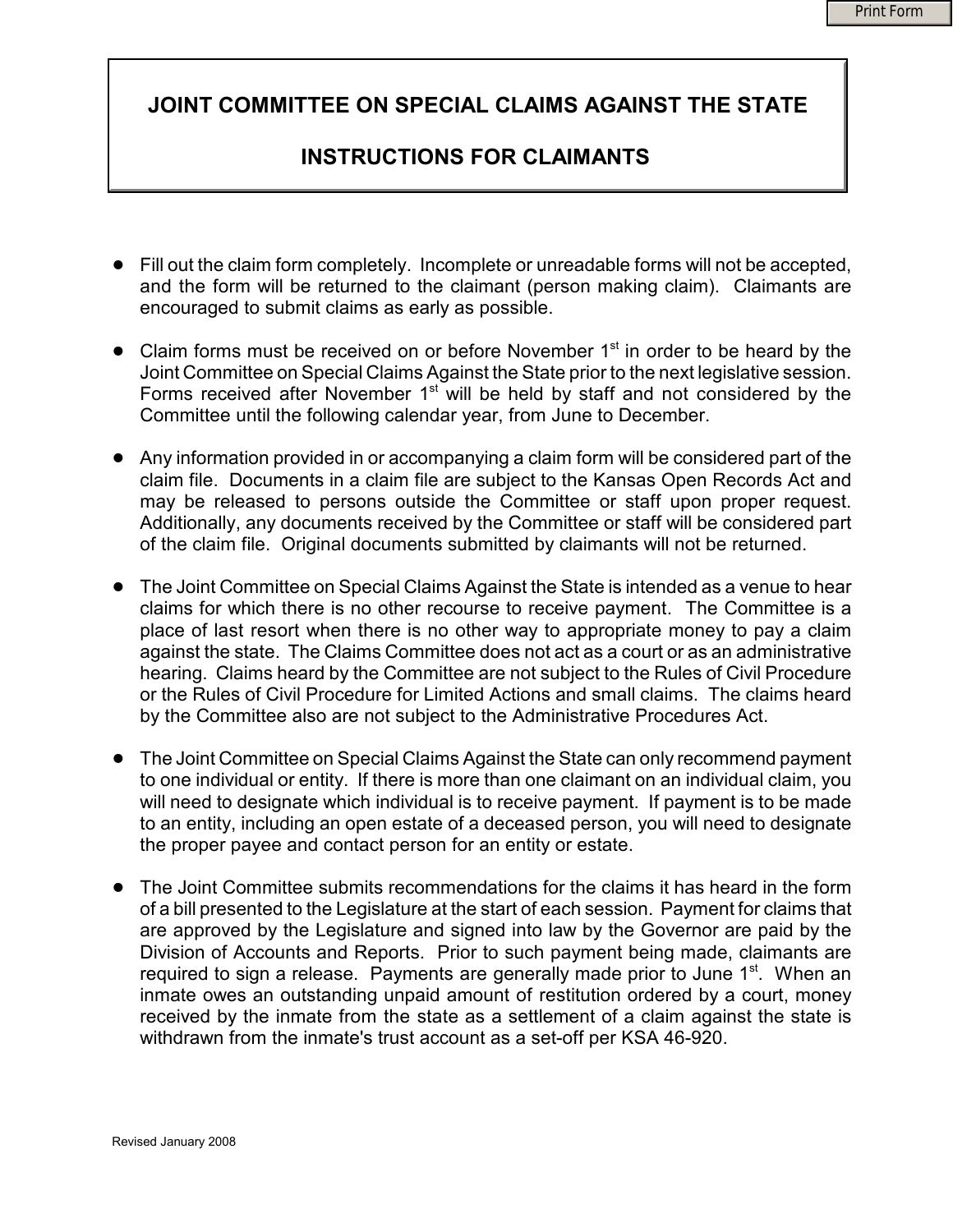# JOINT COMMITTEE ON SPECIAL CLAIMS AGAINST THE STATE

## CLAIM FORM

|                                                                                                               | (For Committee Staff Use) |                                   |
|---------------------------------------------------------------------------------------------------------------|---------------------------|-----------------------------------|
|                                                                                                               |                           | Claim No. _______________________ |
| In the matter of the claim of:                                                                                |                           |                                   |
|                                                                                                               |                           |                                   |
|                                                                                                               |                           |                                   |
| (city)                                                                                                        | (state)                   | (zip)                             |
|                                                                                                               |                           |                                   |
|                                                                                                               |                           |                                   |
| (city)                                                                                                        | (state)                   | (zip)                             |
| If payment of the claim is recommended, payment should be made to $\frac{1}{(One Individual or Entity Only)}$ |                           |                                   |
| NOW, on this $\_\_\_\_\_\_\_\_\_\_\_\_\_\_\_\_\_\_\_\_\_\_\_\_\_$ , comes the                                 |                           |                                   |
| undersigned and makes a claim against ___________                                                             | (State Agency Name)       |                                   |
| in the amount of \$_______________, by virtue of: (Check the provision applicable to claim.)                  |                           |                                   |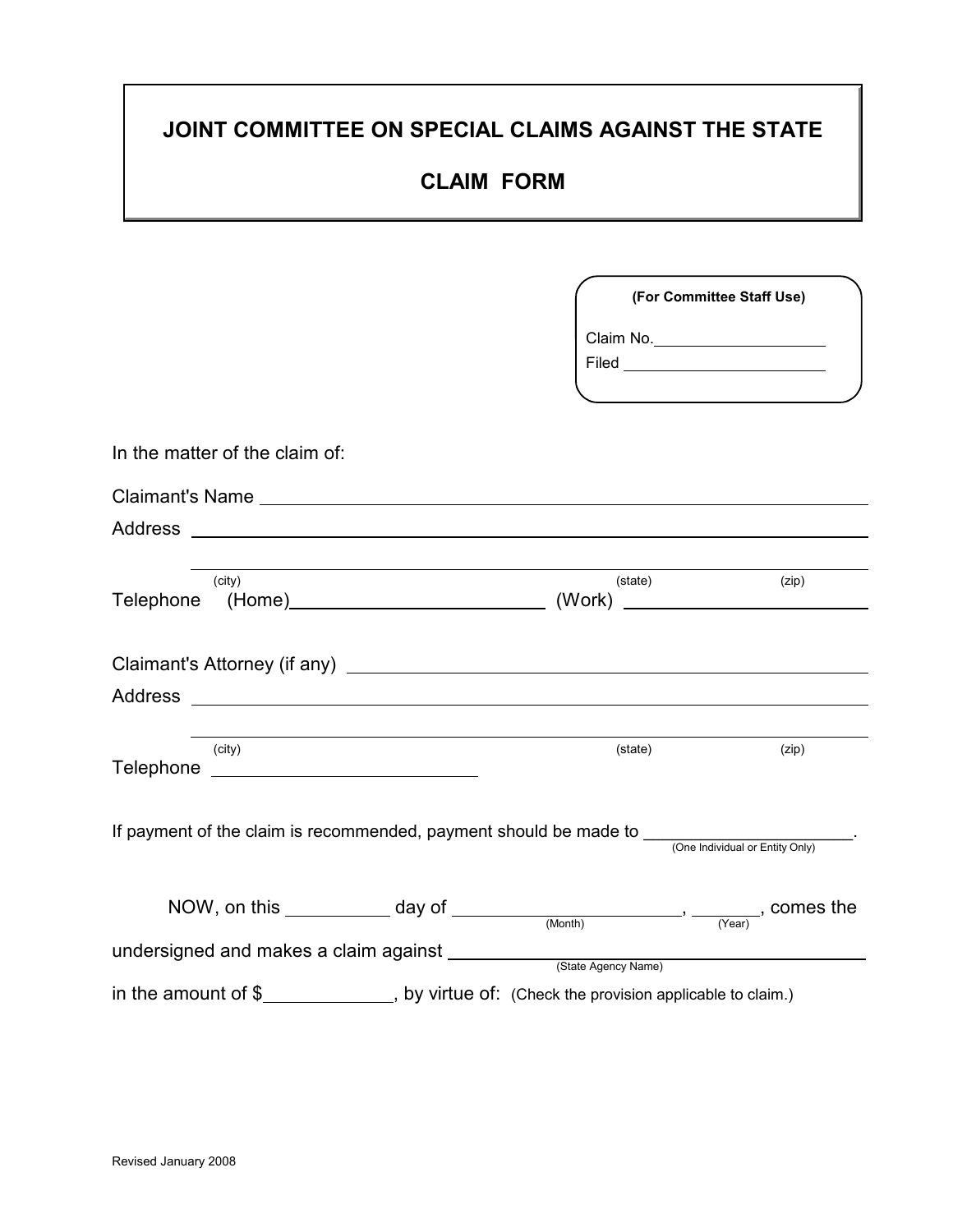#### $\Box$  Personal Injury

Complete all questions on pages 3 and 4.

#### **G** Property Damage

Complete all questions on pages 3 and 4.

 $\Box$  Refused bill or voucher not presented in proper fiscal year.

Attach the bill or voucher and a statement setting forth full explanation for delay in presenting voucher.

#### $\Box$  Refund of fees or other payments to state in excess of amount due.

Attach a statement setting forth full explanation for overpayment.

#### REFUND GALLONS CLAIMED Diesel:  $\Box$  Rate Diesel: @\$. Rate Gasoline:  $\Box$  @\$.  $\Box$  Rate Gasoline: 2005. Rate Gasohol: as **Casohol** Gasohol: **@\$L\_\_Rate**  $E-85:$   $\Box$   $@S\Box$  Rate  $E-85:$   $\Box$   $\Box$   $\Box$  Rate  $\Box$  Motor fuel tax refund. Permit No. FEIN/Social Security No. Attach affidavits, tickets, receipts and verification of motor-fuel tax payments made. Legislative Claims will be reduced by 10% or \$15.00 which ever is greater and deducted from the total refund amount requested.

#### $\Box$  Sales tax refund—tax exempt project.

Attach a statement setting forth the nature of the project and the basis under which the project is tax exempt and receipts for the materials and services for which taxes were paid and a refund is claimed.

#### $\square$  Other.

Attach a statement setting forth in detail the basis for the claim, together with any receipts, documents or exhibits which support the claim and complete questions on page 4.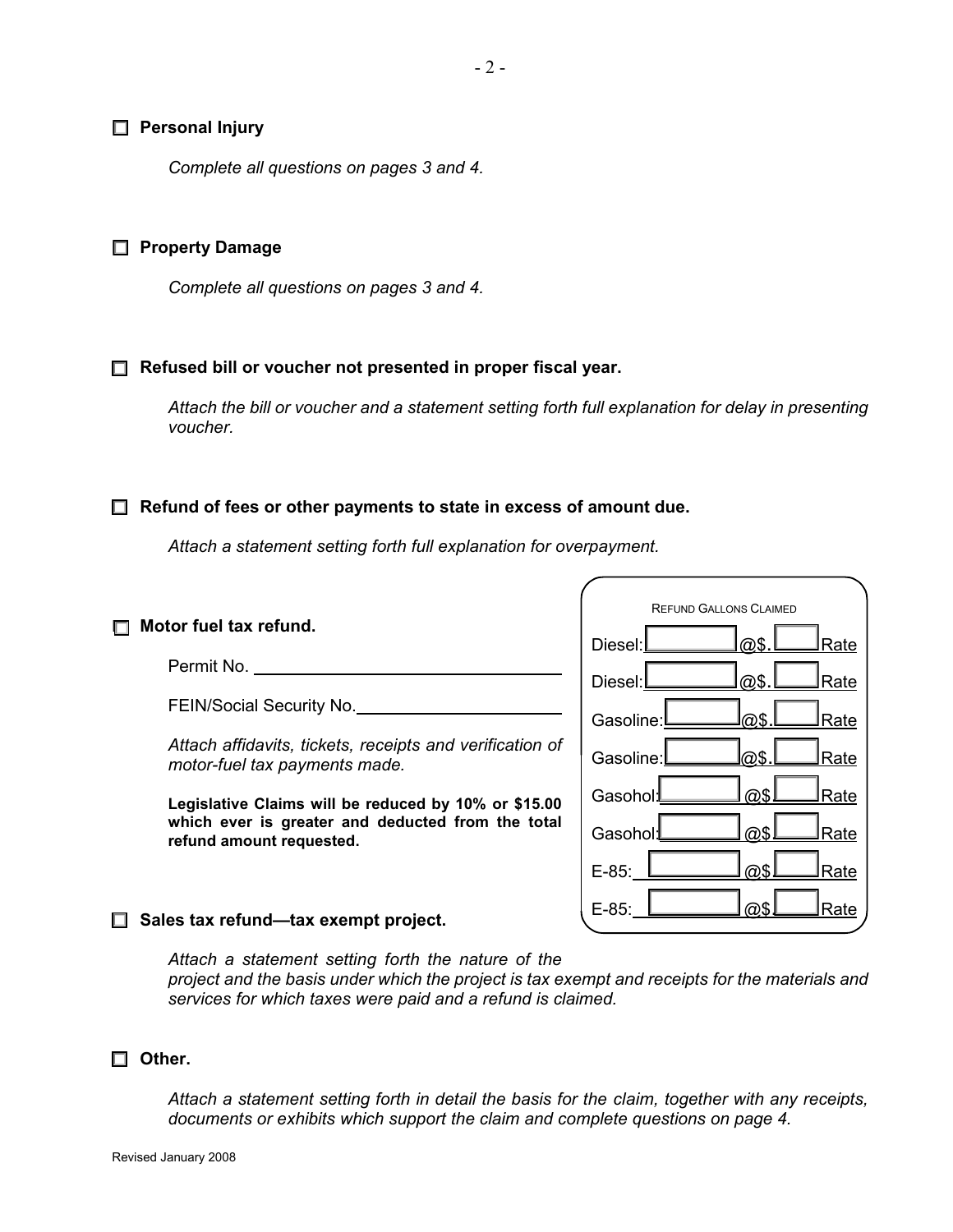#### Items 1 through 3—For Personal Injury/Property Damage Only

1. Describe accident or occurrence in detail. Submit any accident or incident reports prepared at the time of the accident or occurrence (for example: motor vehicle accident reports, other law enforcement reports, report to employer, etc.) and any witness statements.

2. Describe the personal injuries or property damage or loss sustained by claimant in detail. Attach any reports prepared by third parties concerning the personal injuries or property damage or loss (for example: attending physician's assessment, other medical records, estimates of property damage made by adjuster, etc.)

\_\_\_\_\_\_\_\_\_\_\_\_\_\_\_\_\_\_\_\_\_\_\_\_\_\_\_\_\_\_\_\_\_\_\_\_\_\_\_\_\_\_\_\_\_\_\_\_\_\_\_\_\_\_\_\_\_\_\_\_\_\_\_\_\_\_\_\_\_\_\_\_\_\_\_

3. List in detail the monetary losses sustained or expenses incurred by claimant as a result of the accident or occurrence. Attach any property valuation statements or repair estimates.

\_\_\_\_\_\_\_\_\_\_\_\_\_\_\_\_\_\_\_\_\_\_\_\_\_\_\_\_\_\_\_\_\_\_\_\_\_\_\_\_\_\_\_\_\_\_\_\_\_\_\_\_\_\_\_\_\_\_\_\_\_\_\_\_\_\_\_\_\_\_\_\_\_\_\_

\_\_\_\_\_\_\_\_\_\_\_\_\_\_\_\_\_\_\_\_\_\_\_\_\_\_\_\_\_\_\_\_\_\_\_\_\_\_\_\_\_\_\_\_\_\_\_\_\_\_\_\_\_\_\_\_\_\_\_\_\_\_\_\_\_\_\_\_\_\_\_\_\_\_\_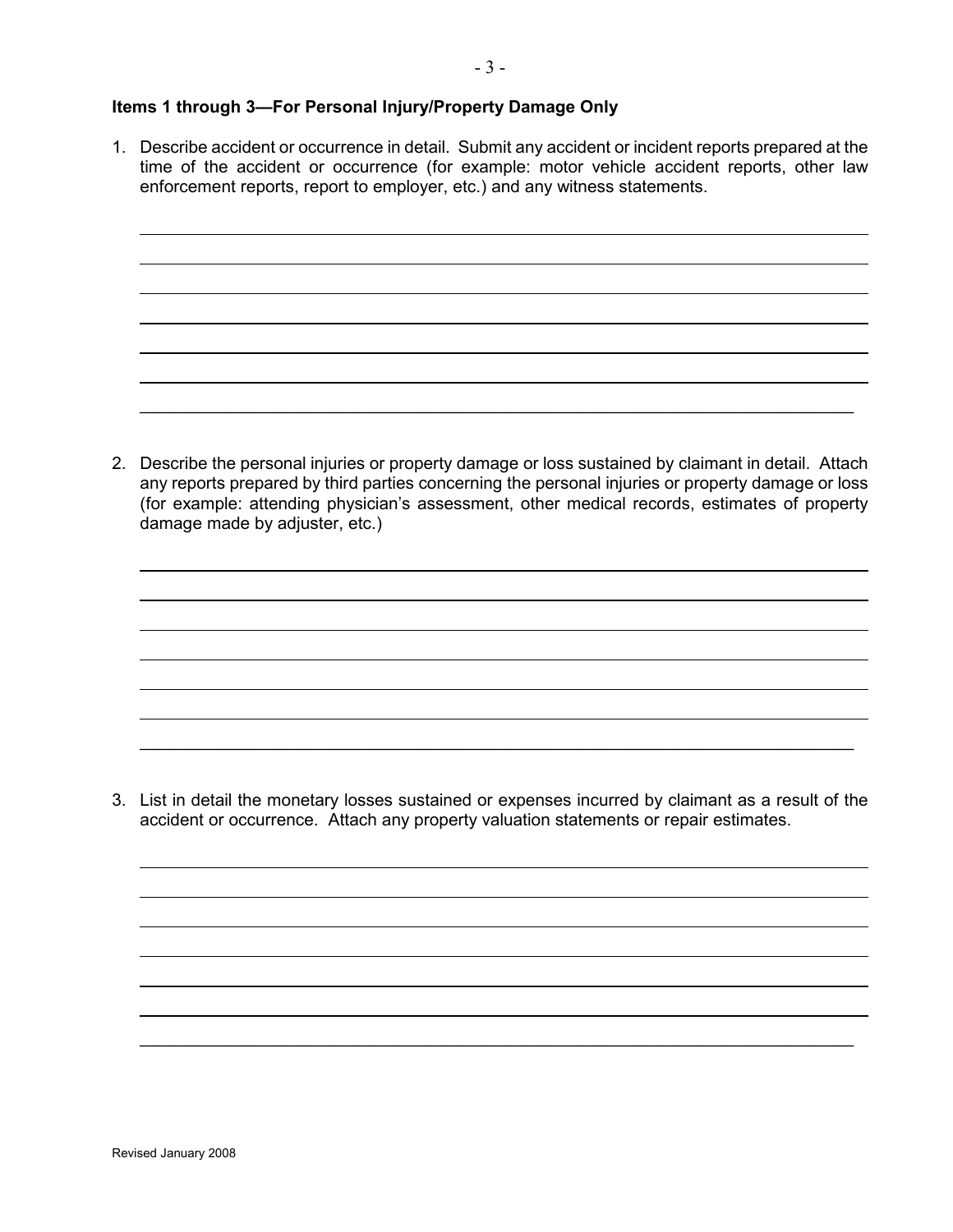4. Did the claimant or any other party have insurance which covered or might have covered the accident or occurrence or the personal injuries or property damage or loss? List all such insurance policies by owner of the policy (name, address, telephone), insurance company, policy number and insurance agent (name, address, telephone).

\_\_\_\_\_\_\_\_\_\_\_\_\_\_\_\_\_\_\_\_\_\_\_\_\_\_\_\_\_\_\_\_\_\_\_\_\_\_\_\_\_\_\_\_\_\_\_\_\_\_\_\_\_\_\_\_\_\_\_\_\_\_\_\_\_\_\_\_\_\_\_\_\_\_\_

5. Has any claim been made or lawsuit filed by the claimant or any other party against any insurance company or party based on the accident or occurrence? Describe in detail each such claim or lawsuit including when it was made or filed, for what amount, who was it claimed or filed against (name, address, and telephone), is it still pending, what amount was recovered, if any, and if denied, what was the reason for denial? Attach a copy of each such claim form or legal petition.

6. Claimant  $\Box$  does  $\Box$  does not (check one) desire to appear in person or by authorized agent or attorney before the Committee for a hearing when this claim is considered by the Committee. By making this request for a hearing, claimant agrees to appear in person or by authorized agent or attorney at the time and place of the meeting designated in the notice to the claimant. Claimant is advised that a hearing in person may be requested by the Committee and the claimant or the claimant's attorney will be required to be present at such hearing upon notification thereof.

\_\_\_\_\_\_\_\_\_\_\_\_\_\_\_\_\_\_\_\_\_\_\_\_\_\_\_\_\_\_\_\_\_\_\_\_\_\_\_\_\_\_\_\_\_\_\_\_\_\_\_\_\_\_\_\_\_\_\_\_\_\_\_\_\_\_\_\_\_\_\_\_\_\_\_

(Signature of Claimant)

(Name typed or printed)